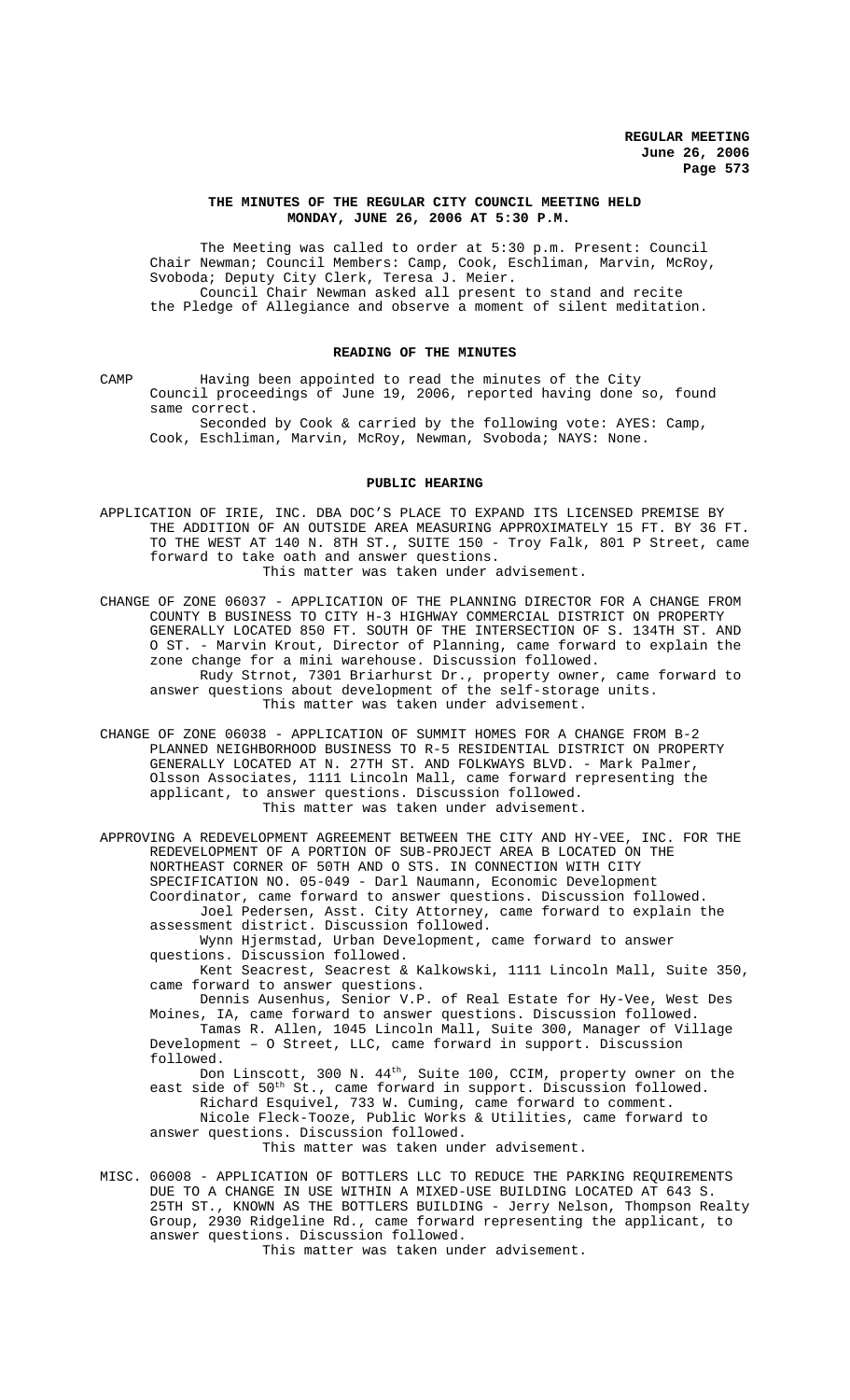ORDERING THE CONSTRUCTION OF SIDEWALKS PURSUANT TO § 14.80.070 OF THE LINCOLN MUNICIPAL CODE IN THE FOLLOWING GENERAL LOCATIONS: NORTH SIDE OF PIONEERS BLVD. FROM 280 FT. EAST OF S. 59TH ST. CT. TO RIDGEVIEW DR.; SOUTH SIDE OF OLD CHENEY RD. FROM 400 FT. WEST OF S. 62ND ST. TO S. 70TH ST.; WEST SIDE OF S. 70TH ST. FROM OLD CHENEY RD. TO NEBRASKA HWY 2; EAST SIDE OF S. 70TH ST. FROM STEVENS RIDGE RD. TO PINE LAKE RD.; SOUTH SIDE OF STEVENS RIDGE RD. ADJACENT TO OUTLOT "A" AND LOT 1, BLOCK 1, EDENTON SOUTH ADD. REPLAT; SOUTH SIDE OF PINE LAKE RD. FROM HELEN WITT DR. TO 560 FT. EAST OF HELEN WITT DR.; NORTH SIDE OF NORMAL BLVD. FROM S. 62ND ST. TO 390 FT. WEST OF PARK CREST DR.; SOUTH SIDE OF LEIGHTON AVE. FROM 120 FT. EAST OF N. 82ND ST. TO N. 84TH ST.; EAST SIDE OF N. 84TH ST. FROM VINE ST. TO 540 FT. NORTH OF LARSON BLVD.; NORTH SIDE OF HUNTINGTON AVE. FROM N. 33RD ST. TO N. 35TH ST.; NORTH SIDE OF HUNTINGTON/LEIGHTON AVE. FROM N. 43RD ST. TO N. 44TH ST.; WEST SIDE OF N. 33RD ST. FROM SUPERIOR ST. NORTH 520 FT.; THE NORTH SIDE OF SUPERIOR ST. FROM N. 33RD ST. WEST 320 FT.; NORTH SIDE OF FLETCHER AVE. FROM N. 27TH ST. WEST 310 FT.; WEST SIDE OF N. 27TH ST. FROM FLETCHER AVE. NORTH 300 FT.; WEST SIDE OF N. 27TH ST. FROM 580 FT. SOUTH OF FLETCHER AVE. SOUTH 500 FT.; WEST SIDE OF N. 26TH ST. FROM 390 FT. NORTH OF KENSINGTON DR. NORTH 360 FT.; EAST SIDE OF N.W. 12TH ST. FROM W. COMMERCE WAY TO W. HIGHLAND BLVD.; WEST SIDE OF N.W. 48TH ST. FROM W. HUNTINGTON AVE. TO W. ADAMS ST.; NORTH SIDE OF W. ST. PAUL AVE. FROM N.W. 52ND ST. WEST 115 FT.; SOUTH SIDE OF W. ST. PAUL AVE. FROM N.W. 52ND ST. TO N.W. 53RD ST.; WEST SIDE OF N.W. 52ND ST. FROM W. HUNTINGTON AVE. TO W. ST. PAUL AVE.; SOUTH SIDE OF W. HUNTINGTON AVE. FROM N.W. 52ND ST. EAST 105 FT.; NORTH SIDE OF W. LEIGHTON AVE. FROM THE EAST LINE OF N.W. 52ND ST. WEST 300 FT.; ALL WITHIN THE CITY OF LINCOLN WHERE SIDEWALKS DO NOT CURRENTLY EXIST - Scott Opfer, Traffic Engineering Manager, came forward to answer questions. Discussion followed.

Harry Kroos, Traffic Engineering - Sidewalk Services, came forward to answer questions. Discussion followed.

Jeff Peterson, 7515 Whitlock Pl., Administrative Pastor at Lincoln Berean Church, came forward in opposition to constructing a sidewalk at 70th & Highway 2. Discussion followed.

Dr. William Wyman, 7134 Stevens Ridge Rd., Member of the Edenton South Homeowners Association Board of Directors, came forward in opposition. Discussion followed.

Holly Ostergard, 7001 Stevens Ridge Rd., Board Member of Edenton South, came forward in opposition. Discussion followed.

Harry Herrington, 7024 Culwells Ct., came forward in opposition. Tom Gapp, 7501 S. 70<sup>th</sup> St., Council President of Sheridan Lutheran Church, came forward in opposition. Discussion followed.

Robert Winters, 6111 Old Cheney Rd., came forward in opposition. Linda Lyon, 911 Daybreak Dr., came forward in opposition. Sherleen Collett, 941 Daybreak Dr., came forward in opposition. Pam Ford, 901 Daybreak Dr., came forward in opposition. Mark Hunzeker, 1045 Lincoln Mall, Suite 200, representing Sea Breeze Development, LLC, came forward in opposition.

This matter was taken under advisement.

#### **\*\* END OF PUBLIC HEARING \*\***

**TOOK BREAK 9:00 P.M. RECONVENED 9:12 P.M.**

# **COUNCIL ACTION**

### **LIQUOR RESOLUTIONS**

APPLICATION OF IRIE, INC. DBA DOC'S PLACE TO EXPAND ITS LICENSED PREMISE BY THE ADDITION OF AN OUTSIDE AREA MEASURING APPROXIMATELY 15 FT. BY 36 FT. TO THE WEST AT 140 N. 8TH ST., SUITE 150 - CLERK read the following resolution, introduced by Annette McRoy, who moved its adoption for approval:

A-83891 BE IT RESOLVED by the City Council of the City of Lincoln, Nebraska:

That after hearing duly had as required by law, consideration of the facts of this application, the Nebraska Liquor Control Act, and the pertinent City ordinances, the City Council recommends that the application of Irie, Inc. d/b/a Doc's Place to expand its licensed premises by the addition of an area measuring 15 feet by 36 feet to the west of the presently licensed premises located at 140 North 8th Street,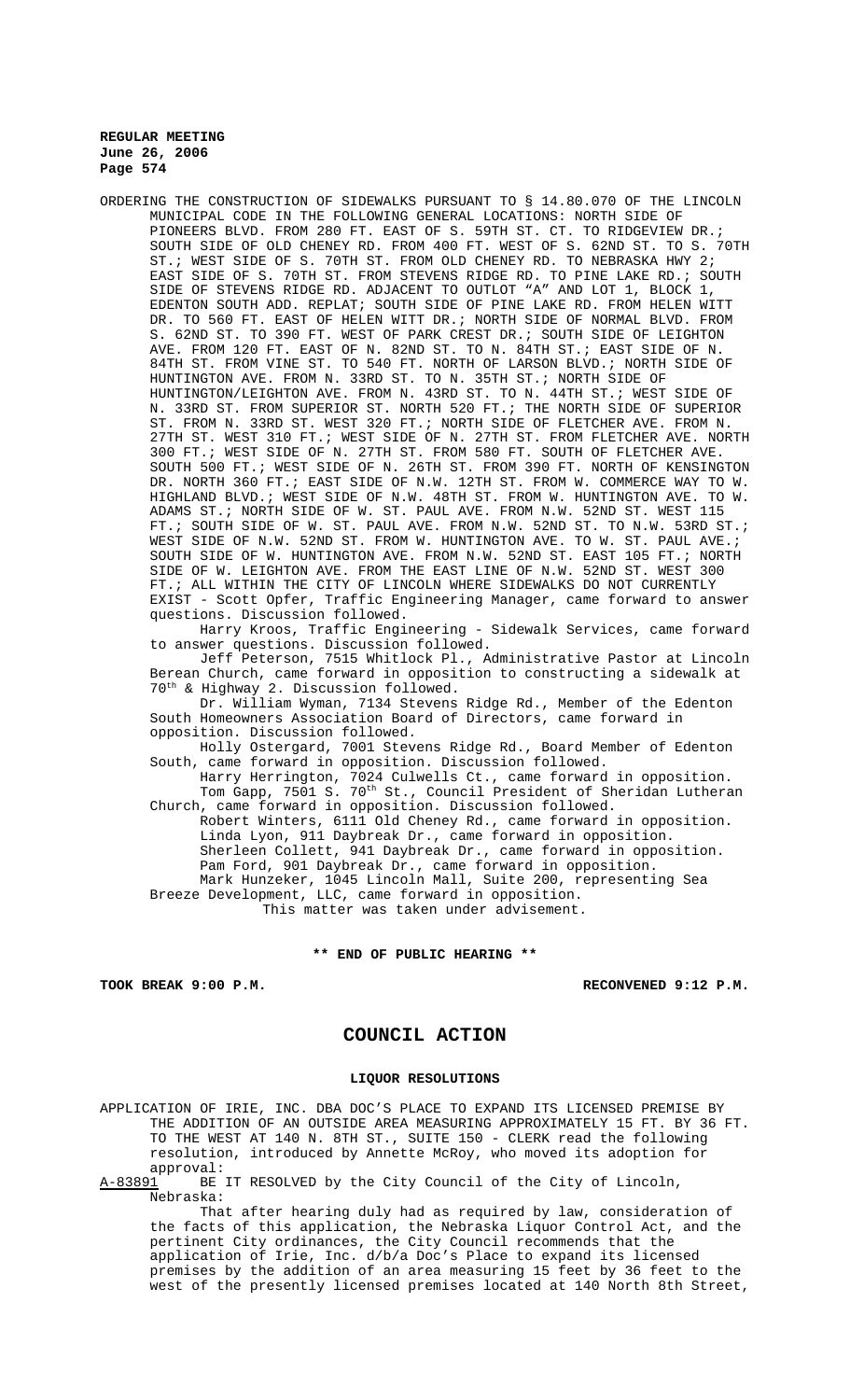Suite 150, Lincoln, Nebraska, be approved with the condition that the premise complies in every respect with all City and State regulations. BE IT FURTHER RESOLVED that the City Clerk is directed to transmit a copy of this resolution to the Nebraska Liquor Control Commission. Introduced by Annette McRoy Seconded by Marvin & carried by the following vote: AYES: Cook, Eschliman, Marvin, McRoy, Newman, Svoboda; NAYS: None; CONFLICT OF INTEREST: Camp.

### **ORDINANCES - 2ND READING & RELATED RESOLUTIONS (as required)**

- ANNEXATION 06010 AMENDING THE LINCOLN CORPORATE LIMITS MAP BY ANNEXING APPROXIMATELY 4.07 ACRES OF PROPERTY GENERALLY LOCATED AT NORTH 10TH STREET AND MORTON STREET - CLERK read an ordinance, introduced by Jon Camp, annexing and including the below described land as part of the City of Lincoln, Nebraska and amending the Corporate Limits Map attached to and made a part of Ordinance No. 18208, to reflect the extension of the corporate limits boundary of the City of Lincoln, Nebraska established and shown thereon, the second time.
- CHANGE OF ZONE 06033 APPLICATION OF LINCOLN FEDERAL BANCORP FOR A CHANGE OF ZONE FROM AG AGRICULTURAL DISTRICT TO R-3 RESIDENTIAL DISTRICT, ON PROPERTY GENERALLY LOCATED AT SOUTH 27TH STREET AND WHISPERING WIND BOULEVARD - CLERK read an ordinance, introduced by Jon Camp, amending the Lincoln Zoning District Maps attached to and made a part of Title 27 of the Lincoln Municipal Code, as provided by Section 27.05.020 of the Lincoln Municipal Code, by changing the boundaries of the districts established and shown thereon, the second time.
- CHANGE OF ZONE 06037 APPLICATION OF THE PLANNING DIRECTOR FOR A CHANGE OF ZONE FROM COUNTY B BUSINESS DISTRICT TO CITY H-3 HIGHWAY COMMERCIAL DISTRICT ON PROPERTY GENERALLY LOCATED 850 FEET SOUTH OF THE INTERSECTION OF SOUTH 134TH STREET AND O STREET - CLERK read an ordinance, introduced by Jon Camp, amending the Lincoln Zoning District Maps attached to and made a part of Title 27 of the Lincoln Municipal Code, as provided by Section 27.05.020 of the Lincoln Municipal Code, by changing the boundaries of the districts established and shown thereon, the second time.
- CHANGE OF ZONE 06038 APPLICATION OF SUMMIT HOMES FOR A CHANGE OF ZONE FROM B-2 PLANNED NEIGHBORHOOD BUSINESS DISTRICT TO R-5 RESIDENTIAL DISTRICT ON PROPERTY GENERALLY LOCATED AT N. 27TH STREET AND FOLKWAYS BOULEVARD - CLERK read an ordinance, introduced by Jon Camp, amending the Lincoln Zoning District Maps attached to and made a part of Title 27 of the Lincoln Municipal Code, as provided by Section 27.05.020 of the Lincoln Municipal Code, by changing the boundaries of the districts established and shown thereon, the second time.

### **RESOLUTIONS**

ACCEPTING THE REPORT OF NEW AND PENDING CLAIMS AGAINST THE CITY AND APPROVING DISPOSITION OF CLAIMS SET FORTH FOR THE PERIOD OF JUNE 1 - 15, 2006 - CLERK read the following resolution, introduced by Jon Camp, who moved its adoption:<br>A-83892 BE IT R

BE IT RESOLVED by the City Council of the City of Lincoln, Nebraska:

That the claims listed in the attached report, marked as Exhibit "A", dated June 15, 2006, of various new and pending tort claims filed against the City of Lincoln with the Office of the City Attorney or the Office of the City Clerk, as well as claims which have been disposed of, are hereby received as required by <u>Neb. Rev. Stat.</u> § 13-905 (Reissue 1997). The dispositions of claims by the Office of the City Attorney, as shown by the attached report, are hereby approved:

|                                   | ALLOWED OR SETTLED               |          |
|-----------------------------------|----------------------------------|----------|
|                                   | Galen Miller & Leisa Miller      | \$500.00 |
| \$3,192.88                        | Andrea Bukoske & Timothy Bukoske | 1,500.00 |
|                                   | Laurie A. Colburn                | 3,000.00 |
| (Claim No. 27-7735-785)<br>686.13 | Jeff Wolgamott                   | 4,107.40 |
|                                   | American Red Cross               | 420.00   |
| 3,979.78                          | Brenda Pick                      | 9,500.00 |
|                                   |                                  |          |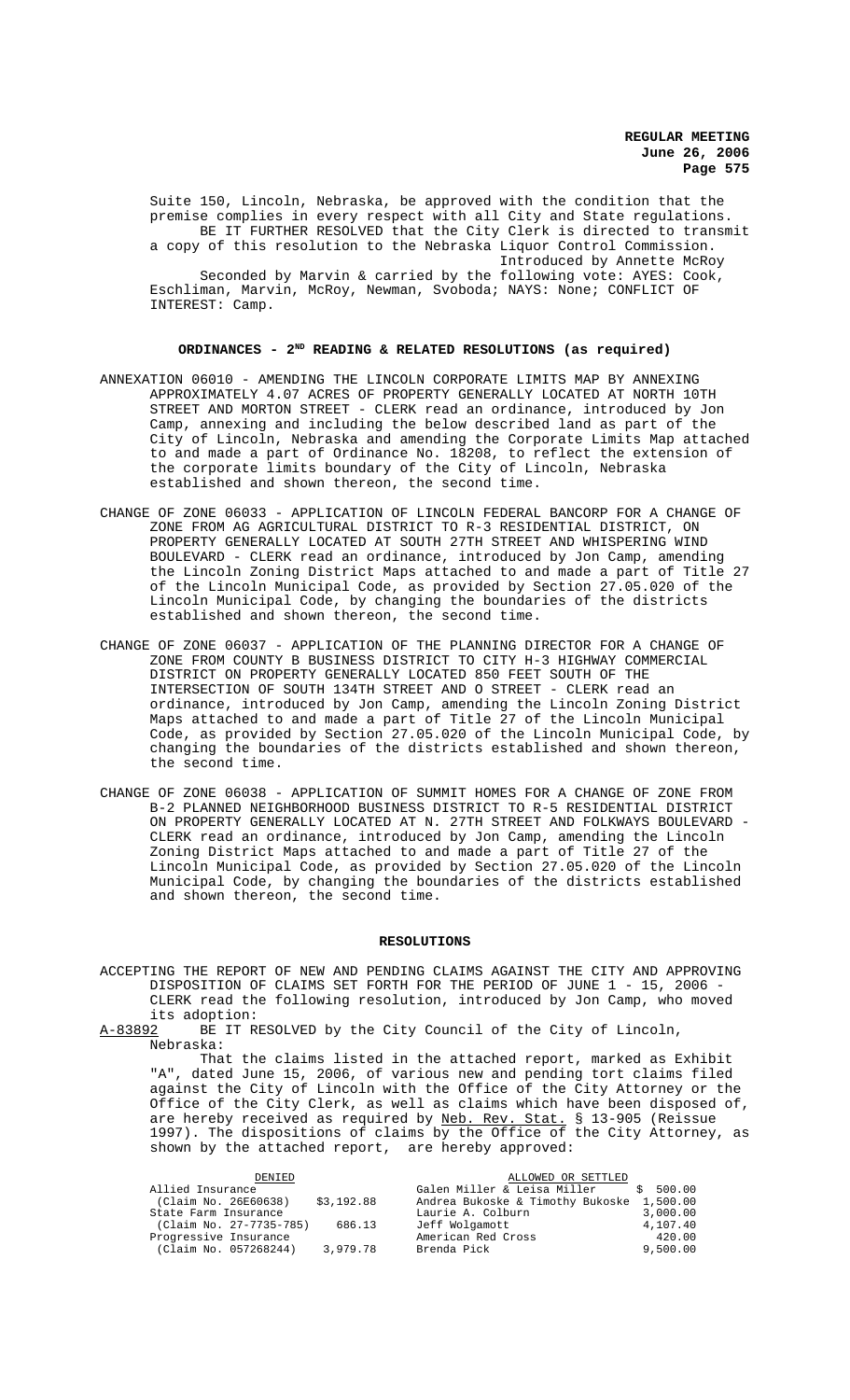> The City Attorney is hereby directed to mail to the various claimants listed herein a copy of this resolution which shows the final disposition of their claim.

Introduced by Jon Camp Seconded by Marvin & carried by the following vote: AYES: Camp, Cook, Eschliman, Marvin, McRoy, Newman, Svoboda; NAYS: None.

APPROVING A REDEVELOPMENT AGREEMENT BETWEEN THE CITY AND HY-VEE, INC. FOR THE REDEVELOPMENT OF A PORTION OF SUB-PROJECT AREA B LOCATED ON THE NORTHEAST CORNER OF 50TH AND O STS. IN CONNECTION WITH CITY SPECIFICATION NO. 05-049 - CLERK read the following resolution, introduced by Jon Camp, who moved its adoption:

A-83893 MHEREAS, the City has undertaken a program for the redevelopment of blighted and substandard areas in the City of Lincoln, Nebraska, and as part of that program the City has prepared and approved the 48th and O Street Redevelopment Plan (the "Redevelopment Plan") providing for redevelopment in the City of Lincoln in the vicinity of 48th and O Streets, a copy of which, together with any and all amendments thereto, is on file in the Office of the City Clerk of the City; and

WHEREAS, on April 15, 2005, Hy-Vee, Inc. ("Redeveloper") submitted a Proposal for Redevelopment to the City, in response to the City's Request for Proposals, Specification No. 05-049, with respect to the redevelopment of the real property generally located at the northeast corner of 50th and O Streets, Lincoln, Lancaster County, Nebraska, more particularly described in the Legal Description attached to the Redevelopment Agreement (the "Project Site"); and

WHEREAS, a proposed redevelopment Agreement, by and between the City and the Redeveloper which provides for the Redevelopment of the Project Site and the construction of public improvements by the City in connection with and in furtherance of the Redevelopment within the area, has been presented to the City Council in accordance with law; and

WHEREAS, the City and Developer desire to enter into this Agreement to implement the redevelopment of the Project Site for the purposes in accordance with the Redevelopment Plan; and

WHEREAS, the redevelopment of the Project Site is in the vital and best interest of the City and is in furtherance of the health, safety, and welfare of its residents, and is in accordance with the public purposes and provisions of applicable laws and requirements under which the Redevelopment Plan has been undertaken; and

WHEREAS, The City Council directed that the Urban Development Director or his authorized representative take all steps necessary to implement the provisions of said Redevelopment Plan.

NOW, THEREFORE, BE IT RESOLVED by the City Council of the City of Lincoln, Nebraska and considering: (a) the tax shifts from the use of Community Improvement Financing as authorized in § 18-2147; (b) the community's public service needs impacts and local tax impacts arising from the approval of the project; (c) impacts on employers and employees of firms locating or expanding within the boundaries of the project area; (d) impacts on other employers and employees in the City and immediate area outside the project area; and (e) other impacts the City Council hereby determines to be relevant to the consideration of costs and benefits arising from the redevelopment project:

1. That the attached Redevelopment Agreement between the City of Lincoln and Redeveloper for the redevelopment of the Project Site on the northeast corner of 50th and O Streets, in accordance with the terms and conditions contained in said Agreement, is hereby approved and the Mayor is authorized to execute the same on behalf of the City of Lincoln.

2. The Redevelopment Project Area for the Redevelopment Project comprising the property to be included in the area subject to the increment provision authorized in the Nebraska Community Development Law related to the project commencing hereafter as provided by law is hereby adopted and approved; said property being legally described in the Legal Description attached to the Redevelopment Agreement, and including the

abutting streets, alleys and rights-of-way thereto. The findings in connection with the adoption of the Redevelopment Plan are hereby ratified and approved, and the City Council hereby determines that the use of the increment provision authorized in the Nebraska Community Development Law is necessary and appropriate in furtherance of the Redevelopment Plan and that the redevelopment would otherwise not occur in this area but for the use of such financing.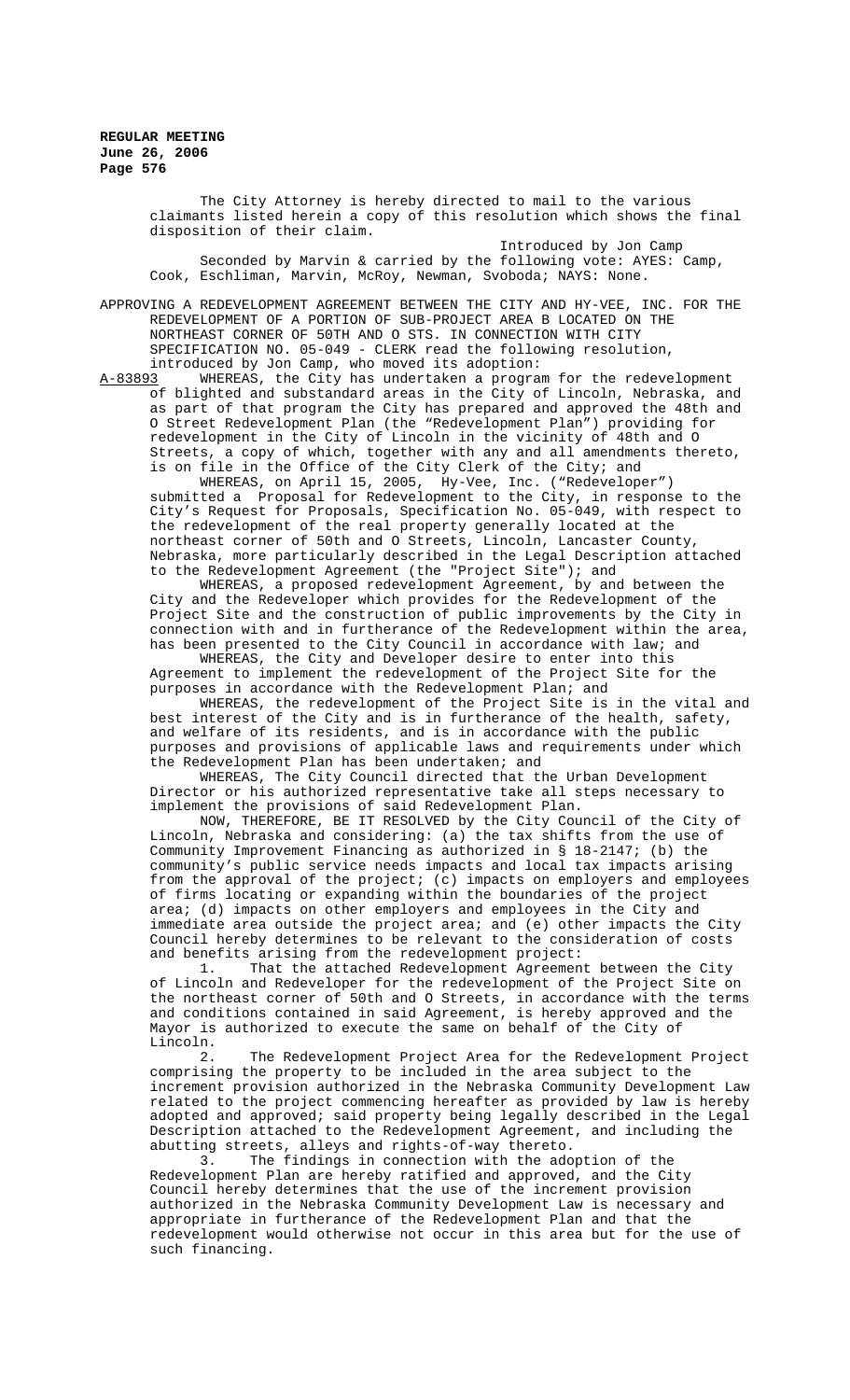4. The Finance Director is hereby authorized to transfer funds and administer the same so that adequate funds are available to the City for the contemplated transactions and obligations in the Redevelopment Agreement.<br>5. The City Clerk is directed to return one fully executed copy of the Agreement to the Urban Development Department for distribution. BE IT FURTHER RESOLVED that the Mayor is authorized to execute

such other documents, agreements, or amendments to the above referenced Redevelopment Agreement as may be necessary to effectuate the purposes and intent thereof.

Introduced by Jon Camp

Seconded by Marvin & carried by the following vote: AYES: Camp, Cook, Eschliman, Marvin, McRoy, Newman, Svoboda; NAYS: None. COOK Moved to reconsider.

Seconded by Svoboda & carried by the following vote: AYES: Camp, Cook, Eschliman, Marvin, McRoy, Newman, Svoboda; NAYS: None.

MARVIN Moved to amend Bill No. 06R-119 to accept the newly revised Exhibit "F".

Seconded by McRoy & carried by the following vote: AYES: Camp, Cook, Eschliman, Marvin, McRoy, Newman, Svoboda; NAYS: None. FINAL VOTE AS AMENDED:

- - AYES: Camp, Cook, Eschliman, Marvin, McRoy, Newman, Svoboda; NAYS: None.

MISC. 06008 - APPLICATION OF BOTTLERS LLC TO REDUCE THE PARKING REQUIREMENTS DUE TO A CHANGE IN USE WITHIN A MIXED-USE BUILDING LOCATED AT 643 S. 25TH ST., KNOWN AS THE BOTTLERS BUILDING - CLERK read the following

resolution, introduced by Jon Camp, who moved its adoption:<br>A-83894 WHEREAS, Bottlers, LLC, has submitted an application WHEREAS, Bottlers, LLC, has submitted an application designated as Miscellaneous No. 06008 for authority to reduce the required parking in a mixed use building on property generally located at S. 25th Street and Randolph Street, and legally described as:

Lots 13, 14, 15 and 16, and portions of Lots 11 and 12, Block 13, Young's East Lincoln Addition and portions of Lots 1 and 2 of Block 14, Young's East Lincoln Addition, and a part of Lot 1, Block 2, J.D. Young's South Addition, Lincoln, Lancaster County, Nebraska (hereinafter the "Property"); and WHEREAS, the Property currently provides 85 off-street parking

spaces; and WHEREAS, the owner wishes to lease space for a coffee shop but cannot do so because an additional nine parking stalls would be required

for this proposed use which are not available; and WHEREAS, further changes in use may occur which likewise would require more than the 85 existing spaces; and

WHEREAS, it is the owner's intent to promote the continuing evolution of the building and the mixture of uses and services it provides; and

WHEREAS, a survey of the site by staff reveals that numerous parking spaces are available with the current uses in place and that adequate parking is available on-site to serve the proposed coffee shop and other potential changes in use of the building; and

WHEREAS, the Planning Department supports an adjustment to the required parking for this Property based upon the following schedule: retail/office: one space per 300 square feet; restaurant: one space per 200 square feet; warehouse: one space per employee on maximum shift, or per 1,000 square feet, whichever is less; art school: one per four students, plus one per staff member; all other uses: as per regulations in the H-3 zoning district.

NOW, THEREFORE, BE IT RESOLVED by the City Council of the City of Lincoln, Nebraska:

That the application of Bottlers, LLC, to reduce the required parking on the Property be and the same is hereby granted under the provisions of Section 27.67.030(f) of the Lincoln Municipal Code upon condition that development of the mixed use building on the Property be in strict compliance with the following express term, conditions, and requirements:

1. This resolution approves a reduced parking for the mixed use building on the Property described above, provided that parking for the building be provided upon the following schedule: retail/office: one space per 300 square feet of floor area; restaurant: one space per 200 square feet of floor area; warehouse: one space per employee on maximum shift, or per 1,000 square feet, whichever is less; art school: one per four students, plus one per staff member; all other uses: as per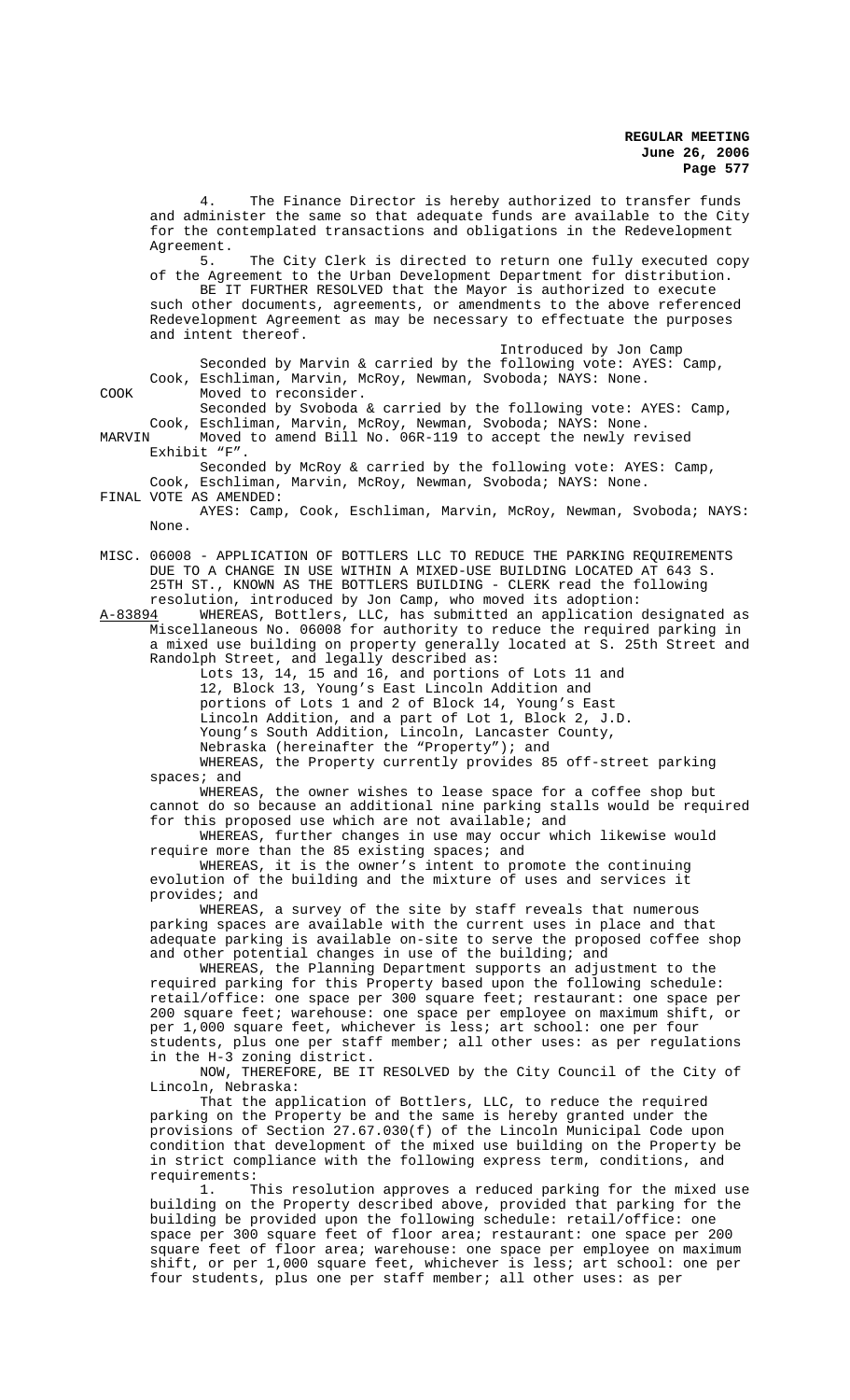> regulations in the H-3 zoning district.<br>2. The terms, conditions, and The terms, conditions, and requirements of this resolution shall be binding and obligatory upon Bottlers, LLC, and its successors and assigns.<br>3. The Permittee shall sign and return the City's letter of

> acceptance to the City Clerk within 60 days following approval of this resolution, provided, however, the 30-day period may be extended up to six months by administrative amendment. The City Clerk shall file a copy of the resolution approving this reduced parking and the letter of acceptance with the Register of Deeds, filing fees therefor to be paid in advance by Bottlers, LLC.

Introduced by Jon Camp Seconded by Svoboda & carried by the following vote: AYES: Camp, Cook, Eschliman, Marvin, McRoy, Newman, Svoboda; NAYS: None.

- APPROVING AN AGREEMENT BETWEEN THE CITY AND THE COUNTY OF LANCASTER TO CONTRIBUTE EQUALLY THE LOCAL MATCHING PORTION OF THE FEDERAL FUNDS OBLIGATED FOR THE EAST BELTWAY PRELIMINARY DESIGN, CORRIDOR PROTECTION, AND ROW (STATE PROJ. #DPU-55 (156), CONTROL #12848, CITY #542702) - PRIOR to reading:
- COOK Moved to continue Public Hearing & Action on Bill No. 06R-121 to 7/10/06.

Seconded by Svoboda & carried by the following vote: AYES: Camp, Cook, Eschliman, Marvin, McRoy, Newman, Svoboda; NAYS: None.

- APPROVING AN AGREEMENT BETWEEN THE CITY AND THE NEBRASKA DEPARTMENT OF ROADS FOR FEDERAL FUNDS TO BE OBLIGATED AND USED FOR THE EAST BELTWAY PRELIMINARY DESIGN, CORRIDOR PROTECTION, AND ROW (STATE PROJ. #DPU-55 (156), CONTROL #12848, CITY #542702) - PRIOR to reading:
- COOK Moved to continue Public Hearing & Action on Bill No. 06R-122 to 7/10/06. Seconded by Svoboda & carried by the following vote: AYES: Camp, Cook, Eschliman, Marvin, McRoy, Newman, Svoboda; NAYS: None.
- ORDERING THE CONSTRUCTION OF SIDEWALKS PURSUANT TO § 14.80.070 OF THE LINCOLN MUNICIPAL CODE IN THE FOLLOWING GENERAL LOCATIONS: NORTH SIDE OF PIONEERS BLVD. FROM 280 FT. EAST OF S. 59TH ST. CT. TO RIDGEVIEW DR.; SOUTH SIDE OF OLD CHENEY RD. FROM 400 FT. WEST OF S. 62ND ST. TO S. 70TH ST.; WEST SIDE OF S. 70TH ST. FROM OLD CHENEY RD. TO NEBRASKA HWY 2; EAST SIDE OF S. 70TH ST. FROM STEVENS RIDGE RD. TO PINE LAKE RD.; SOUTH SIDE OF STEVENS RIDGE RD. ADJACENT TO OUTLOT "A" AND LOT 1, BLOCK 1, EDENTON SOUTH ADD. REPLAT; SOUTH SIDE OF PINE LAKE RD. FROM HELEN WITT DR. TO 560 FT. EAST OF HELEN WITT DR.; NORTH SIDE OF NORMAL BLVD. FROM S. 62ND ST. TO 390 FT. WEST OF PARK CREST DR.; SOUTH SIDE OF LEIGHTON AVE. FROM 120 FT. EAST OF N. 82ND ST. TO N. 84TH ST.; EAST SIDE OF N. 84TH ST. FROM VINE ST. TO 540 FT. NORTH OF LARSON BLVD.; NORTH SIDE OF HUNTINGTON AVE. FROM N. 33RD ST. TO N. 35TH ST.; NORTH SIDE OF HUNTINGTON/LEIGHTON AVE. FROM N. 43RD ST. TO N. 44TH ST.; WEST SIDE OF N. 33RD ST. FROM SUPERIOR ST. NORTH 520 FT.; THE NORTH SIDE OF SUPERIOR ST. FROM N. 33RD ST. WEST 320 FT.; NORTH SIDE OF FLETCHER AVE. FROM N. 27TH ST. WEST 310 FT.; WEST SIDE OF N. 27TH ST. FROM FLETCHER AVE. NORTH 300 FT.; WEST SIDE OF N. 27TH ST. FROM 580 FT. SOUTH OF FLETCHER AVE. SOUTH 500 FT.; WEST SIDE OF N. 26TH ST. FROM 390 FT. NORTH OF KENSINGTON DR. NORTH 360 FT.; EAST SIDE OF N.W. 12TH ST. FROM W. COMMERCE WAY TO W. HIGHLAND BLVD.; WEST SIDE OF N.W. 48TH ST. FROM W. HUNTINGTON AVE. TO W. ADAMS ST.; NORTH SIDE OF W. ST. PAUL AVE. FROM N.W. 52ND ST. WEST 115 FT.; SOUTH SIDE OF W. ST. PAUL AVE. FROM N.W. 52ND ST. TO N.W. 53RD ST.; WEST SIDE OF N.W. 52ND ST. FROM W. HUNTINGTON AVE. TO W. ST. PAUL AVE.; SOUTH SIDE OF W. HUNTINGTON AVE. FROM N.W. 52ND ST. EAST 105 FT.; NORTH SIDE OF W. LEIGHTON AVE. FROM THE EAST LINE OF N.W. 52ND ST. WEST 300 FT.; ALL WITHIN THE CITY OF LINCOLN WHERE SIDEWALKS DO NOT CURRENTLY EXIST - PRIOR to reading:

MCROY Moved to have Action Delayed on Bill No. 06R-123 for two weeks to 7/10/06.

Seconded by Camp & carried by the following vote: AYES: Camp, Cook, Eschliman, Marvin, McRoy, Newman, Svoboda; NAYS: None.

### **PETITIONS AND COMMUNICATIONS**

SETTING THE HEARING DATE OF JULY 10, 2006 FOR THE APP. OF B & R STORES, INC. DBA RUSS'S MARKET 16 FOR A CLASS C LIQUOR LICENSE AT 4400 S. 33RD STREET

COURT.<br> $A-83895$ BE IT RESOLVED by the City Council, of the City of Lincoln, that a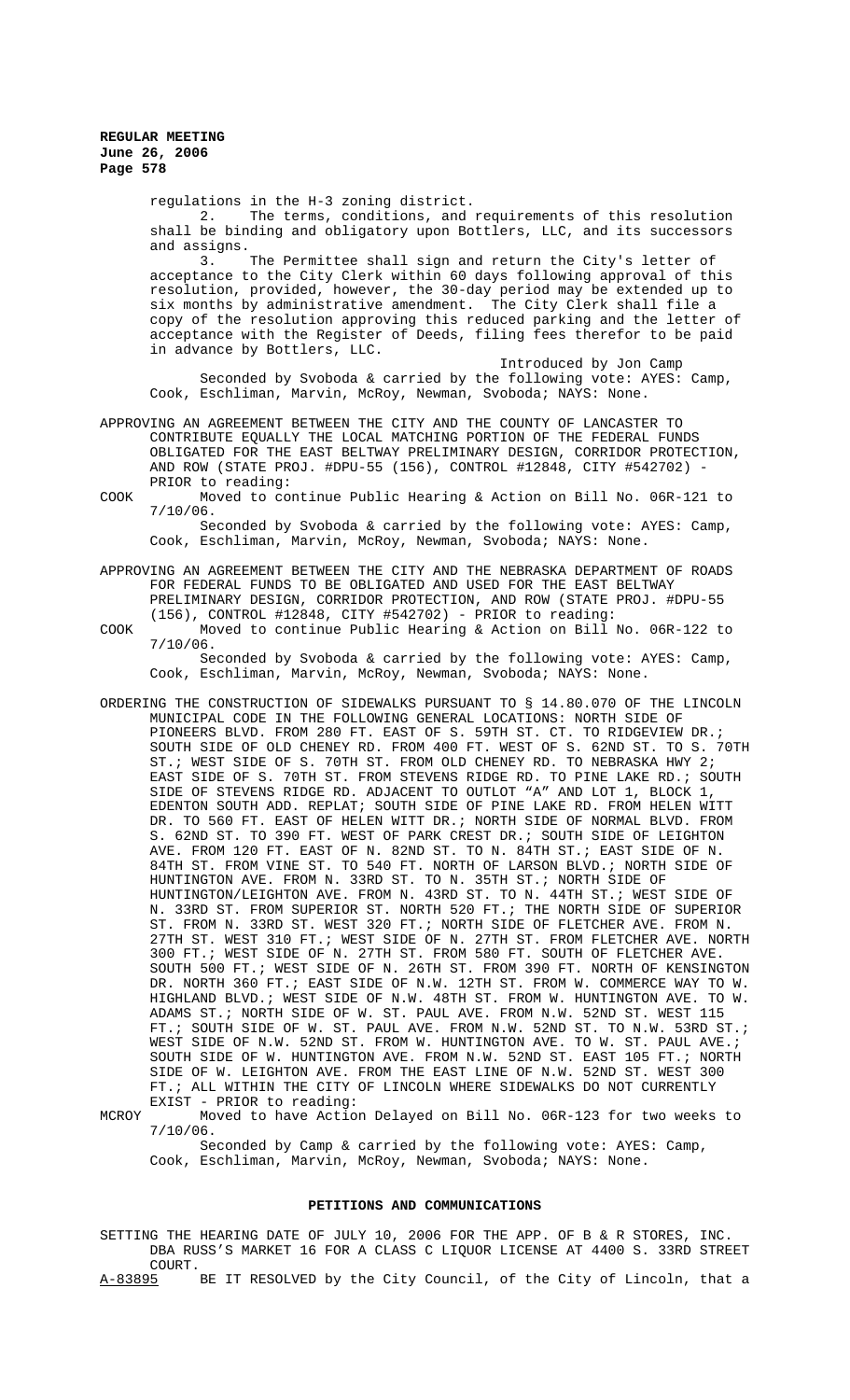hearing date is hereby set for Monday, July 10, 2006, at 1:30 p.m. or as soon thereafter as possible in the City Council Chambers, County-City Building, 555 S. 10th St., Lincoln, NE, for the application of B & R Stores, Inc. dba Russ's Market 16 for a Class C liquor license located at 4400 S. 33rd Street Court.

If the Police Dept. is unable to complete the investigation by said time, a new hearing date will be set.

Introduced by Jonathan Cook Seconded by Svoboda & carried by the following vote: AYES: Camp, Cook, Eschliman, Marvin, McRoy, Newman, Svoboda; NAYS: None.

SETTING THE HEARING DATE OF JULY 10, 2006 FOR THE APP. OF B & R STORES, INC. DBA RUSS'S MARKET 1 FOR A CLASS C LIQUOR LICENSE AT 1709 WASHINGTON STREET.<br>A-83896 B

BE IT RESOLVED by the City Council, of the City of Lincoln, that a hearing date is hereby set for Monday, July 10, 2006, at 1:30 p.m. or as soon thereafter as possible in the City Council Chambers, County-City Building, 555 S. 10th St., Lincoln, NE, for the application of B & R Stores, Inc. dba Russ's Market 1 for a Class C liquor license located at 1709 Washington Street.

If the Police Dept. is unable to complete the investigation by said time, a new hearing date will be set.

Introduced by Jonathan Cook Seconded by Svoboda & carried by the following vote: AYES: Camp, Cook, Eschliman, Marvin, McRoy, Newman, Svoboda; NAYS: None.

SETTING THE HEARING DATE OF JULY 10, 2006 FOR THE APP. OF B & R STORES, INC. DBA RUSS'S MARKET 15 FOR A CLASS C LIQUOR LICENSE AT 2840 S. 70TH

STREET.<br>A-83897 B A.<br>BE IT RESOLVED by the City Council, of the City of Lincoln, that a hearing date is hereby set for Monday, July 10, 2006, at 1:30 p.m. or as soon thereafter as possible in the City Council Chambers, County-City Building, 555 S. 10th St., Lincoln, NE, for the application of B & R Stores, Inc. dba Russ's Market 15 for a Class C liquor license located at  $2840$  S.  $70^{th}$  Street.

If the Police Dept. is unable to complete the investigation by said time, a new hearing date will be set.

Introduced by Jonathan Cook Seconded by Svoboda & carried by the following vote: AYES: Camp, Cook, Eschliman, Marvin, McRoy, Newman, Svoboda; NAYS: None.

SETTING THE HEARING DATE OF JULY 10, 2006 FOR THE APP. OF B & R STORES, INC. DBA RUSS'S MARKET 21 FOR A CLASS C LIQUOR LICENSE AT 1550 S. CODDINGTON  $STREF.$ <br>A-83898 B

BE IT RESOLVED by the City Council, of the City of Lincoln, that a hearing date is hereby set for Monday, July 10, 2006, at 1:30 p.m. or as soon thereafter as possible in the City Council Chambers, County-City Building, 555 S. 10th St., Lincoln, NE, for the application of B & R Stores, Inc. dba Russ's Market 21 for a Class C liquor license located at 1550 S. Coddington Street.

If the Police Dept. is unable to complete the investigation by said time, a new hearing date will be set.

Introduced by Jonathan Cook Seconded by Svoboda & carried by the following vote: AYES: Camp, Cook, Eschliman, Marvin, McRoy, Newman, Svoboda; NAYS: None.

SETTING THE HEARING DATE OF JULY 17, 2006 FOR THE APP. OF STL OF NEBRASKA, INC. DBA TARGET STORE T-0217 FOR A CLASS DK LIQUOR LICENSE AT 333 N.

48TH STREET.<br>A-83899 BE IT BE IT RESOLVED by the City Council, of the City of Lincoln, that a hearing date is hereby set for Monday, July 17, 2006, at 1:30 p.m. or as soon thereafter as possible in the City Council Chambers, County-City Building, 555 S. 10th St., Lincoln, NE, for the application of STL, Inc. dba Target Store T-0217 for a Class DK liquor license located at 333 N. 48th Street.

If the Police Dept. is unable to complete the investigation by said time, a new hearing date will be set.

Introduced by Jonathan Cook Seconded by Svoboda & carried by the following vote: AYES: Camp, Cook, Eschliman, Marvin, McRoy, Newman, Svoboda; NAYS: None.

THE FOLLOWING HAVE BEEN REFERRED TO THE PLANNING DEPT: Change of Zone 06035: App. of the Director of Parks and Recreation, from Public Use District to 0-2 Suburban Office District, on property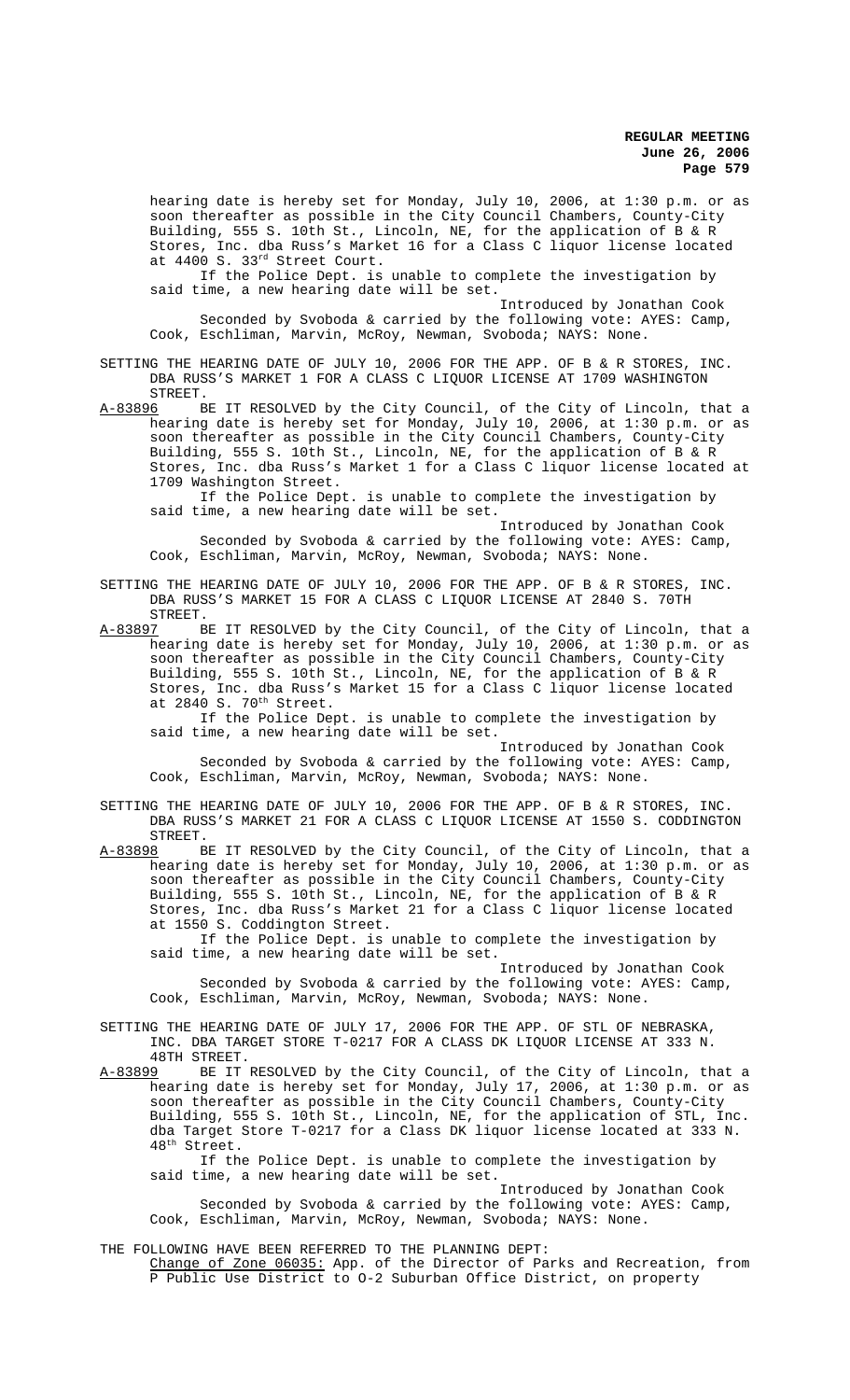located at University Place Park,  $49<sup>th</sup>$  Street to  $51<sup>st</sup>$  Street.

Change of Zone  $06040$ : App. of the  $40^{th}$  & "A" Neighborhood Association, from B-1 Local Business District, B-3 Commercial District, and R-6, R-5, and R-4 Residential Districts to R-4 and R-2 Residential Districts, on property generally located between 40<sup>th</sup> and 48<sup>th</sup> Streets, from Randolph to "A" Streets. Change of Zone 06041: App. of ESP, Inc., from AG Agricultural District to I-3 Employment Center District, on property generally located at S. 14th Street and Yankee Hill Road. Use Permit No. 117B: App. of ESP, Inc., for an amendment to expand the boundary of the use permit to allow an additional 37,000 square feet of commercial and office floor area, with a waiver request to allow lots without frontage to a public street or private roadway, on property generally located at S. 14<sup>th</sup> Street and Yankee Hill Road. Use Permit No. 04006A: App. of ESP, Inc., for an amendment to reduce the rear yard setback, on property generally located at NW 1<sup>st</sup> Street and Highlands Boulevard. Special Permit No. 06039: App. of LeGrande Excavating, for a limited landfill, on property generally located at SW 20<sup>th</sup> Street and West "O" Street.

### **REPORTS OF CITY OFFICERS**

- REPORT FROM CITY TREASURER OF CITY CASH ON HAND AT THE CLOSE OF BUSINESS ON MAY 31, 2006 - CLERK presented said report which was placed on file in the Office of the City Clerk. **(5-21)**
- CLERK'S LETTER AND MAYOR'S APPROVAL OF RESOLUTIONS AND ORDINANCES PASSED BY THE CITY COUNCIL ON JUNE 12, 2006 - CLERK presented said report which was placed on file in the Office of the City Clerk. **(27-1)**
- CLERK'S LETTER AND MAYOR'S APPROVAL OF RESOLUTIONS AND ORDINANCES PASSED BY THE CITY COUNCIL ON JUNE 19, 2006 - CLERK presented said report which was placed on file in the Office of the City Clerk. **(27-1)**

# ORDINANCES - 1<sup>st</sup> READING & RELATED RESOLUTIONS

- APPROVING A THIRTEEN-MONTH LEASE AGREEMENT BETWEEN THE CITY AND ROBERT AND JANETTE FIALA FOR THE LEASE OF SPACE BY THE LINCOLN AREA AGENCY ON AGING FOR ITS LINCOLN INFORMATION FOR THE ELDERLY (LIFE) AT 370 FIFTH ST., DAVID CITY, NEBRASKA - CLERK read an ordinance, introduced by Jonathan Cook, accepting and approving a Lease Agreement between the City of Lincoln and Robert and Janette Fiala for the lease of office space by the Lincoln Area Agency on Aging for its Lincoln Information For the Elderly (LIFE) at 370 Fifth Street, David City, NE, for a thirteen month term from May 1, 2006 through may 31, 2007, the first time.
- AMENDING THE PAY SCHEDULES OF EMPLOYEES WHOSE CLASSIFICATIONS ARE ASSIGNED TO THE PAY RANGE WHICH IS PREFIXED BY THE LETTER N BY CREATING THE JOB CLASSIFICATION OF "PROPERTY AND EVIDENCE TECHNICIAN" - CLERK read an ordinance, introduced by Jonathan Cook, amending Section 1 of Ordinance No. 18588 passed August 8, 2005, relating to the pay schedules of employees whose classifications are assigned to the pay range which is prefixed by the letter "N", by creating the job classification of "Property and Evidence Technician", the first time.
- AMENDING THE PAY SCHEDULES OF EMPLOYEES WHOSE CLASSIFICATIONS ARE ASSIGNED TO THE PAY RANGE WHICH IS PREFIXED BY THE LETTER A BY CREATING THE JOB CLASSIFICATION OF "BUYER" - CLERK read an ordinance, introduced by Jonathan Cook, amending Section 1 of Ordinance No. 18594 passed August 8, 2005, relating to the pay schedules of employees whose classifications are assigned to the pay range which is prefixed by the letter "A", by creating the job classification of "Buyer", the first time.
- AMENDING THE PAY SCHEDULES OF EMPLOYEES WHOSE CLASSIFICATIONS ARE ASSIGNED TO THE PAY RANGE WHICH IS PREFIXED BY THE LETTER M BY CREATING THE JOB CLASSIFICATION OF "INTERNAL AUDITOR" - CLERK read an ordinance, introduced by Jonathan Cook, amending Section 1 of Ordinance No. 18479 passed December 13, 2004, as amended by Ordinance No. 18674 passed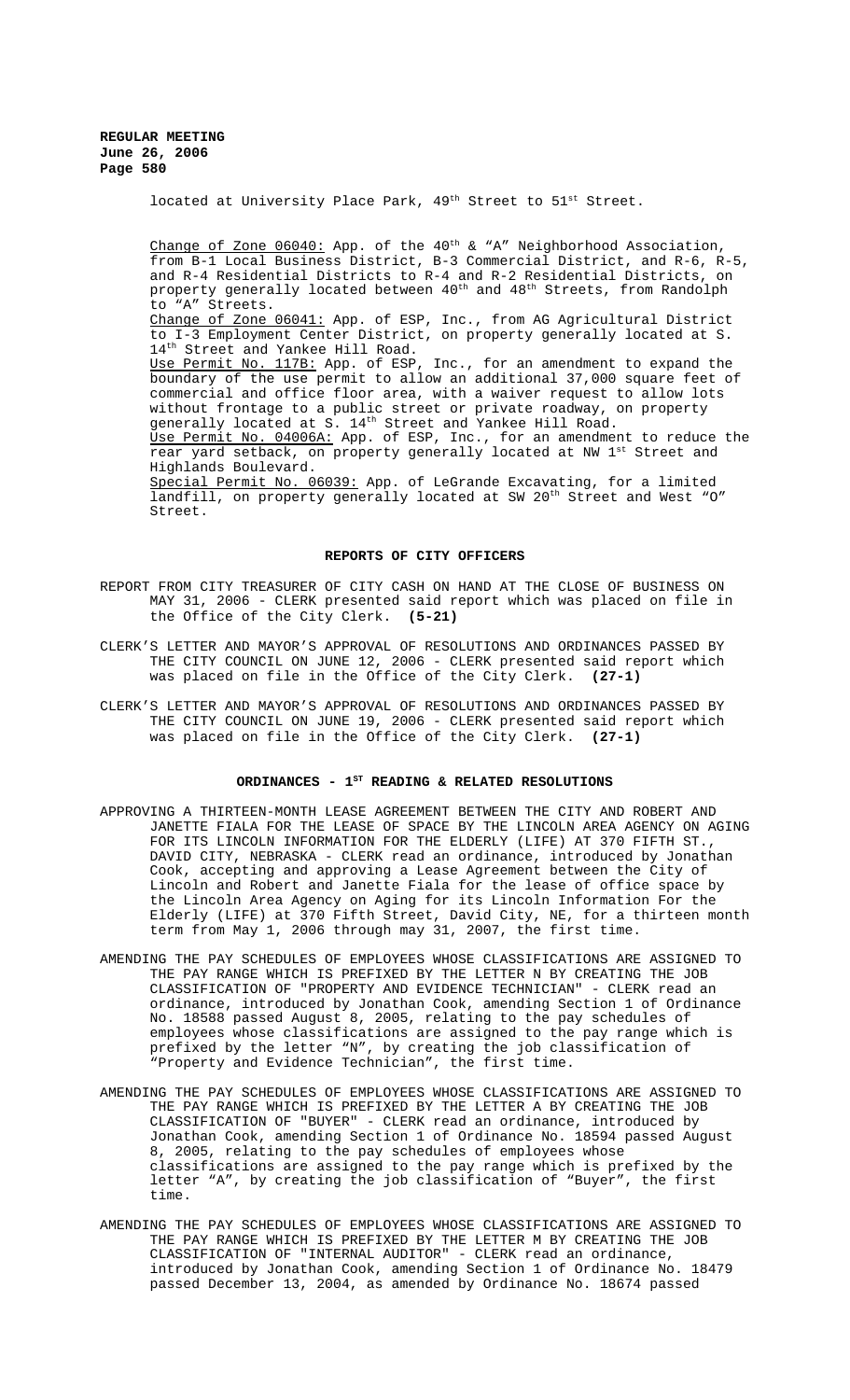February 6, 2006, relating to the pay schedules of employees whose classifications are assigned to the pay range which is prefixed by the letter "M", by creating the job classification of "Internal Auditor", the first time.

- AMENDING CHAPTER 9.36 OF THE LINCOLN MUNICIPAL CODE BY ADDING A NEW SECTION NUMBERED 9.36.130 TO PROHIBIT THE CARRYING OF CONCEALED WEAPONS AND ADDING A NEW SECTION NUMBERED 9.36.140 TO PROVIDE DEFINITIONS - PRIOR to reading:<br>MARVIN Mo
- Moved to have 2<sup>nd</sup> Reading with Public Hearing on Bill No. 06-107 delayed to 7/31/06.

Seconded by McRoy & carried by the following vote: AYES: Camp, Cook, Eschliman, Marvin, McRoy, Newman, Svoboda; NAYS: None.

CLERK Read an ordinance, introduced by Jonathan Cook, amending Chapter 9.36 of the Lincoln Municipal Code by adding a new section numbered 9.36.130 to prohibit the carrying of concealed weapons and adding a new section numbered 9.36.140 to provide definitions, the first time.

# **ORDINANCES - 3RD READING & RELATED RESOLUTIONS (as required)**

APPROVING THE HIGHLAND VIEW CONDITIONAL ANNEXATION AND ZONING AGREEMENT BETWEEN THE CITY AND HIGHLANDS PRAIRIE VILLAGE LLC, RELATING TO THE ANNEXATION OF APPROXIMATELY 154.77 ACRES OF PROPERTY GENERALLY LOCATED AT N.W. 12TH STREET AND W. ALVO ROAD - PRIOR to reading:<br>SVOBODA Moved to amend Bill 06R-114 to accept the substitu Moved to amend Bill 06R-114 to accept the substitute newly signed Agreement. Seconded by Cook & carried by the following vote: AYES: Camp, Cook, Eschliman, Marvin, McRoy, Newman, Svoboda; NAYS: None. COOK Moved to amend Bill 06R-114 in the following manner: On page 1, line 6, strike out "S.W." & insert in lieu thereof "N.W." Seconded by Svoboda & carried by the following vote: AYES: Camp, Cook, Eschliman, Marvin, McRoy, Newman, Svoboda; NAYS: None. CLERK Read the following resolution, introduced by Ken Svoboda, who moved its adoption as amended:<br>A-83900 BE IT RESOLVED by the Ci BE IT RESOLVED by the City Council of the City of Lincoln, Nebraska: That the agreement titled Highland View Conditional Annexation and Zoning Agreement, which is attached hereto, marked as Attachment "A" and made a part hereof by reference, between the City of Lincoln and Highlands Prairie Village LLC, outlining certain conditions and understandings relating to the annexation of approximately 154.77 acres of property in one or more phases generally located at  $S-W$ . N.W. 12th Street and Alvo Road, is approved. BE IT FURTHER RESOLVED that the Mayor is authorized to execute the Annexation Agreement on behalf of the City. BE IT FURTHER RESOLVED that the City Clerk is directed to return two fully executed copies of this Agreement to Rick Peo, Chief Assistant City Attorney, for distribution to the Owner. BE IT FURTHER RESOLVED that the City Clerk is directed to record the Annexation Agreement or a summary memorandum thereof with the Register of Deeds, filing fees to be paid by the Owner. Introduced by Ken Svoboda Seconded by Cook & carried by the following vote: AYES: Camp, Cook, Eschliman, Marvin, McRoy, Newman, Svoboda; NAYS: None. ANNEXATION 05004 - AMENDING THE LINCOLN CORPORATE LIMITS MAP BY ANNEXING APPROXIMATELY 50 ACRES OF PROPERTY GENERALLY LOCATED WEST OF N.W. 12TH STREET BETWEEN HIGHWAY 34 AND W. ALVO ROAD - PRIOR to reading: COOK Moved to amend Bill 06-93 by accepting a Substitute Ordinance. Seconded by Svoboda & carried by the following vote: AYES: Camp, Cook, Eschliman, Marvin, McRoy, Newman, Svoboda; NAYS: None. CLERK Read an ordinance, introduced by Ken Svoboda, annexing and including the below described land as part of the City of Lincoln, Nebraska and amending the Corporate Limits Map attached to and made a part of Ordinance No. 18208, to reflect the extension of the corporate limits boundary of the City of Lincoln, Nebraska established an shown thereon, the third time.<br>SVOBODA Moved to pass the

Moved to pass the ordinance as amended.

Seconded by Eschliman & carried by the following vote: AYES: Camp, Cook, Eschliman, Marvin, McRoy, Newman, Svoboda; NAYS: None.

The ordinance, being numbered **#18755**, is recorded in Ordinance Book #25, Page

CHANGE OF ZONE 05022 - APPLICATION OF PRAIRIE HOMES FOR A CHANGE OF ZONE FROM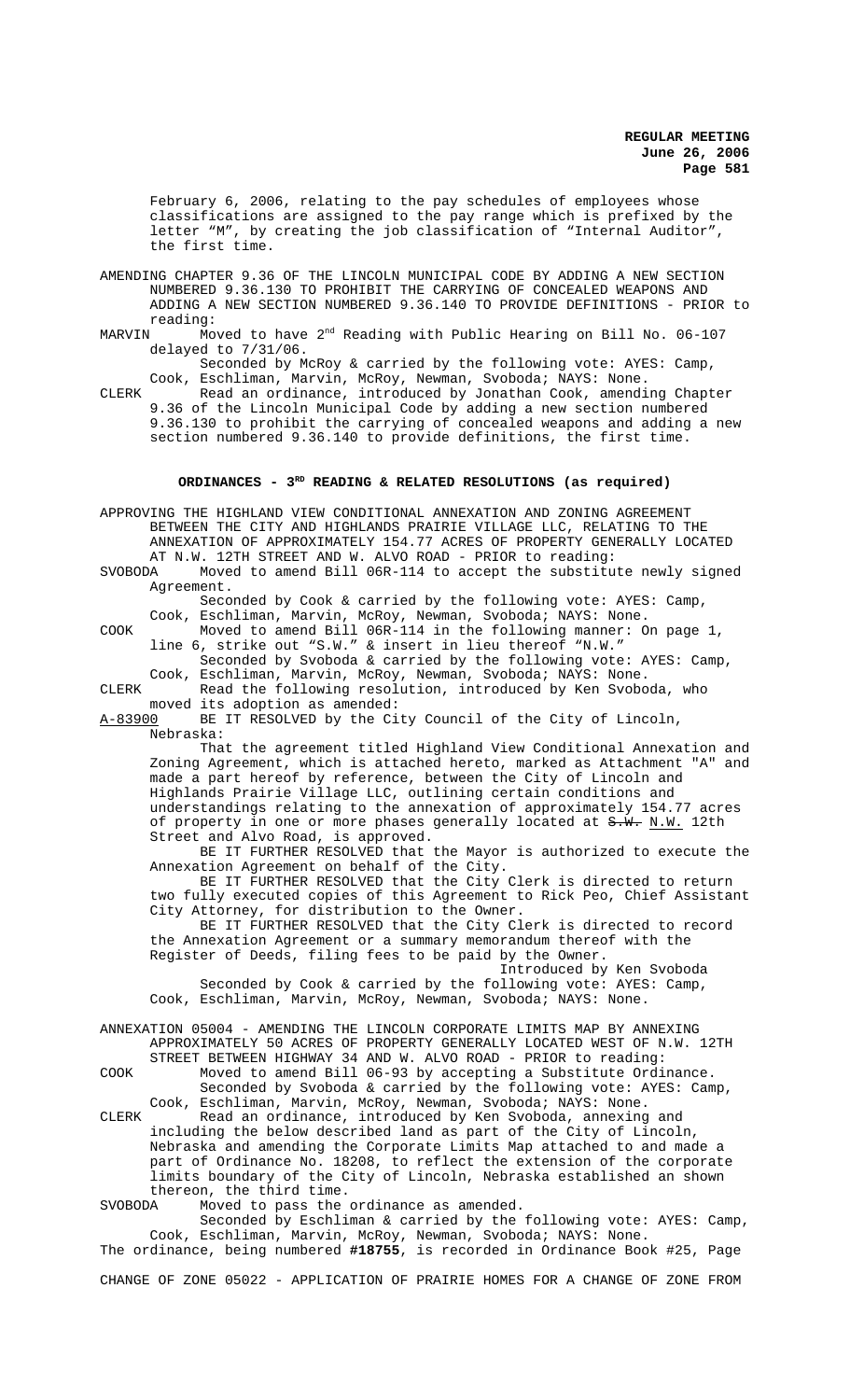AG AGRICULTURAL DISTRICT TO R-3 RESIDENTIAL DISTRICT ON PROPERTY GENERALLY LOCATED WEST OF N.W. 12TH STREET BETWEEN HIGHWAY 34 AND W. ALVO ROAD - CLERK read an ordinance, introduced by Ken Svoboda, amending the Lincoln Zoning District Maps attached to and made a part of Title 27

of the Lincoln Municipal Code, as provided by Section 27.05.020 of the Lincoln Municipal Code, by changing the boundaries of the districts established and shown thereon, the third time.<br>SVORODA Moved to pass the ordinance as read Moved to pass the ordinance as read.

Seconded by Eschliman & carried by the following vote: AYES: Camp, Cook, Eschliman, Marvin, McRoy, Newman, Svoboda; NAYS: None. The ordinance, being numbered **#18756**, is recorded in Ordinance Book #25, Page

- ANNEXATION 06008 AMENDING THE LINCOLN CORPORATE LIMITS MAP BY ANNEXING APPROXIMATELY 3.0 ACRES OF PROPERTY GENERALLY LOCATED NORTHEAST OF THE INTERSECTION OF SOUTH 80TH STREET AND AMBER HILL ROAD - CLERK read an ordinance, introduced by Ken Svoboda, annexing and including the below described land as part of the City of Lincoln, Nebraska and amending the Corporate Limits Map attached to and made a part of Ordinance No. 18208, to reflect the extension of the corporate limits boundary of the City of Lincoln, Nebraska established and shown thereon, the third time.<br>SVOBODA Moved to pass the ordinance as read.
- Moved to pass the ordinance as read. Seconded by Marvin & **LOST** by the following vote: AYES: None; NAYS: Camp, Cook, Eschliman, Marvin, McRoy, Newman, Svoboda.
- The ordinance, having **LOST**, was assigned the File **#38-4529** & was placed on file in the Office of the City Clerk.
- AMENDING CHAPTER 10.10 OF THE LINCOLN MUNICIPAL CODE RELATING TO ACCIDENTS AND ACCIDENT REPORTS BY REPEALING SECTIONS 10.10.010, 10.10.020 AND 10.10.030, RELATING TO LEAVING THE SCENE OF ACCIDENTS, BECAUSE LEGISLATIVE CHANGES IN STATE STATUTE PENALTIES EXCEED THE CITY'S STATUTORY AUTHORITY; AND AMENDING SECTION 10.10.040 TO REQUIRE DRIVERS TO IMMEDIATELY REPORT TO POLICE DAMAGE TO TRAFFIC CONTROL DEVICES AND PUBLIC UTILITY FIXTURES FOR PROTECTION OF PUBLIC SAFETY AND WELFARE; AND ESTABLISHING AN EFFECTIVE DATE OF JULY 14, 2006 - CLERK read an ordinance, introduced by Ken Svoboda, amending Chapter 10.10 of the Lincoln Municipal Code relating to Accidents and Accident Reports by repealing Sections 10.10.010, 10.10.020, and 10.10.030 relating to leaving the scene of accidents because legislative changes in state statute penalties exceed the City's statutory authority, amending Section 10.10.040 to require drivers to immediately report to police damage to traffic control devices and public utility fixtures for protection of public safety and welfare; repealing Section 10.10.040 of the Lincoln Municipal Code as hitherto existing; and establishing an effective date of July 14, 2006, the third time.<br>SVOBODA Moved to pass the ordinance as read. Moved to pass the ordinance as read.

Seconded by Marvin & carried by the following vote: AYES: Camp, Cook, Eschliman, Marvin, McRoy, Newman, Svoboda; NAYS: None.

The ordinance, being numbered **#18757**, is recorded in Ordinance Book #25, Page

AMENDING SECTIONS 10.16.030 AND 10.16.040 OF THE LINCOLN MUNICIPAL CODE BY AMENDING PENALTY PROVISIONS FOR DRIVING UNDER THE INFLUENCE AND REFUSAL TO SUBMIT TO ALCOHOL TESTING TO CONFORM WITH CHANGES MADE IN STATE STATUTES AS REQUIRED BY LAW; AND ESTABLISHING AN EFFECTIVE DATE OF JULY 14, 2006 - CLERK read an ordinance, introduced by Ken Svoboda, amending Sections 10.16.030 and 10.16.040 of the Lincoln Municipal Code by amending penalty provisions for driving under the influence and refusal to submit to alcohol testing to conform with changes made in state statutes required by law; repealing Sections 10.16.030 and 10.16.040 of the Lincoln Municipal Code as hitherto existing; and establishing an effective date of July 14, 2006, the third time.<br>SVOBODA Moved to pass the ordinance as read.

Moved to pass the ordinance as read.

Seconded by Camp & carried by the following vote: AYES: Camp, Cook, Eschliman, Marvin, McRoy, Newman, Svoboda; NAYS: None. The ordinance, being numbered **#18758**, is recorded in Ordinance Book #25, Page

AMENDING SECTIONS 10.06.110 AND 10.06.120 OF THE LINCOLN MUNICIPAL CODE RELATING TO ISSUING CITATIONS AND PAYMENT OF FINES AND COSTS, RESPECTIVELY, BY REPEALING REFERENCE TO EQUIPMENT VIOLATIONS UNDER CHAPTER 10.22 BEING PROCESSED BY THE VIOLATIONS BUREAU AND TO MAINTAIN CONSISTENCY WITH STATE STATUTE AND OTHER RULES OF THE ROAD - CLERK read an ordinance, introduced by Ken Svoboda, amending Sections 10.06.110 and 10.06.120 of the Lincoln Municipal Code relating to Issuing Citations